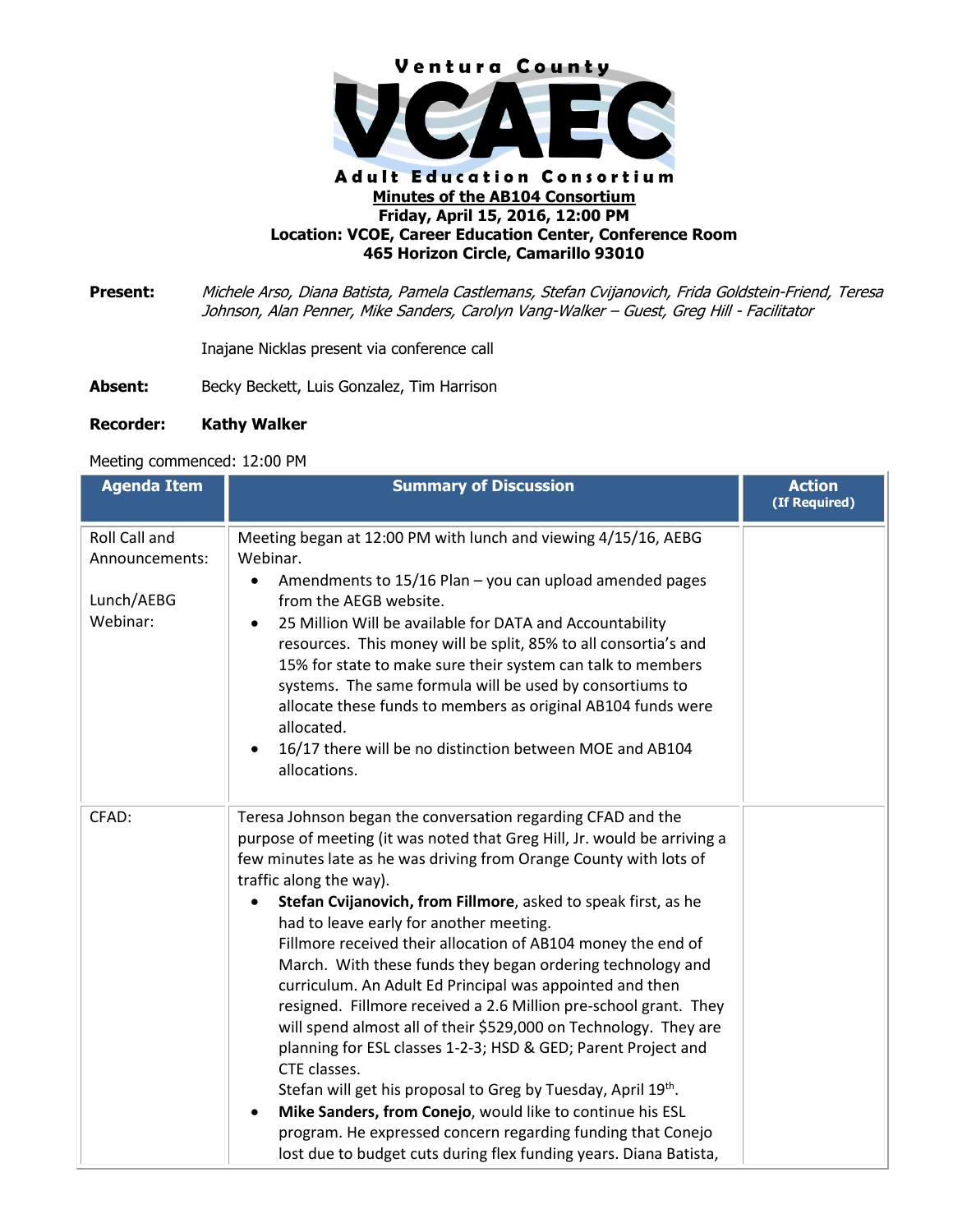| <b>Agenda Item</b> | <b>Summary of Discussion</b>                                                                                                                                                                                                                                                                                                                                                                                                                                                                                                                                                                                                                                                                                                                                                                                                                                                                                                                                                                                                                                                                                                                                                                                                                                                                                                                                                                                                                                                                                                                                                                                                                                                                                                                                                                                                                                                                                                                                                                                                                                                      | <b>Action</b><br>(If Required)                                                           |
|--------------------|-----------------------------------------------------------------------------------------------------------------------------------------------------------------------------------------------------------------------------------------------------------------------------------------------------------------------------------------------------------------------------------------------------------------------------------------------------------------------------------------------------------------------------------------------------------------------------------------------------------------------------------------------------------------------------------------------------------------------------------------------------------------------------------------------------------------------------------------------------------------------------------------------------------------------------------------------------------------------------------------------------------------------------------------------------------------------------------------------------------------------------------------------------------------------------------------------------------------------------------------------------------------------------------------------------------------------------------------------------------------------------------------------------------------------------------------------------------------------------------------------------------------------------------------------------------------------------------------------------------------------------------------------------------------------------------------------------------------------------------------------------------------------------------------------------------------------------------------------------------------------------------------------------------------------------------------------------------------------------------------------------------------------------------------------------------------------------------|------------------------------------------------------------------------------------------|
|                    | from Oxnard, also expressed this concern. No additional funding<br>was requested by Conejo.<br>Alan Penner, from Moorpark, is requesting additional funding<br>to expand their parent outreach and education program, and to<br>develop related courses in adult literacy and ESL. This expansion<br>is intended to further address gaps in service in the region, and<br>will include as a key feature the leveraging of area resources.<br>Becky Beckett, from Ojai, was not present, however, she sent a<br>request for an additional \$15,000. Ojai would like to continue<br>their ESL program and add Computer Literacy and at least one<br>adult CTE course (they would like to actually add 2 - Hospitality<br>and Welding, as both are relevant for Ojai).<br>Michele Arso, from Simi Valley, would like to expand her CTE<br>classes - requesting additional funding.<br>Diana Batista, from Oxnard, requested additional funding to<br>increase literacy levels, family engagement for child success, and<br>vocational education in industry sectors such as health,<br>automotive, and education. .<br>Frida Friend, from Santa Paula, would like additional funding to<br>continue expanding their ESL program (\$10,000). Consortium<br>members would like to also give additional funds (\$31,000) so<br>that Santa Paula can start a High School Diploma program.<br>Pamela Castlemans, from VCOE, indicated that their existing<br>allocation did not cover the expenses of their program during<br>year-1.<br>Teresa Johnson, from Ventura, would like to continue with<br>current funding. They indicated that they well underway with<br>their programs. No additional funding was requested.<br>Discussion regarding VCCCD: They are not requesting funding.<br>It was felt that the Community College possibly wanted the<br>funding to just be divided between Adult Ed Schools to get their<br>programs up and running.<br>Members were reminded that they need prior approval by<br>٠<br>consortium to change their original proposal for expenditures. |                                                                                          |
|                    | After much discussion, a consensus was reached by VCAEC members<br>for year-2 allocations.<br>Total Consortium Allocation: \$14,391,068.00<br>Conejo - \$1,356,434 (No additional funds)<br>Fillmore - \$529,629 (No additional funds)<br>$\bullet$<br>Moorpark - \$286,426 (\$143,208 additional funds)<br>$\bullet$<br>Ojai - \$93,000 (\$15,000 additional funds)<br>$\bullet$<br>Oxnard - \$2,827,147 (\$158,744 additional funds)<br>٠<br>Santa Paula - \$335,068 (\$41,068 additional funds)<br>$\bullet$<br>Simi Valley - \$4,777,915 (\$45,000 additional funds)<br>$\bullet$<br>VCOE - \$208,932 (no additional funds)<br>٠<br>Ventura - \$3,976,517 (no additional funds)<br>$\bullet$<br>Greg went over the CFAD form.<br>Funding Channel - the consortium has chosen direct funding.                                                                                                                                                                                                                                                                                                                                                                                                                                                                                                                                                                                                                                                                                                                                                                                                                                                                                                                                                                                                                                                                                                                                                                                                                                                                                  | Greg will write<br>up CFAD and<br>get form for<br>electronic<br>signature to<br>members. |